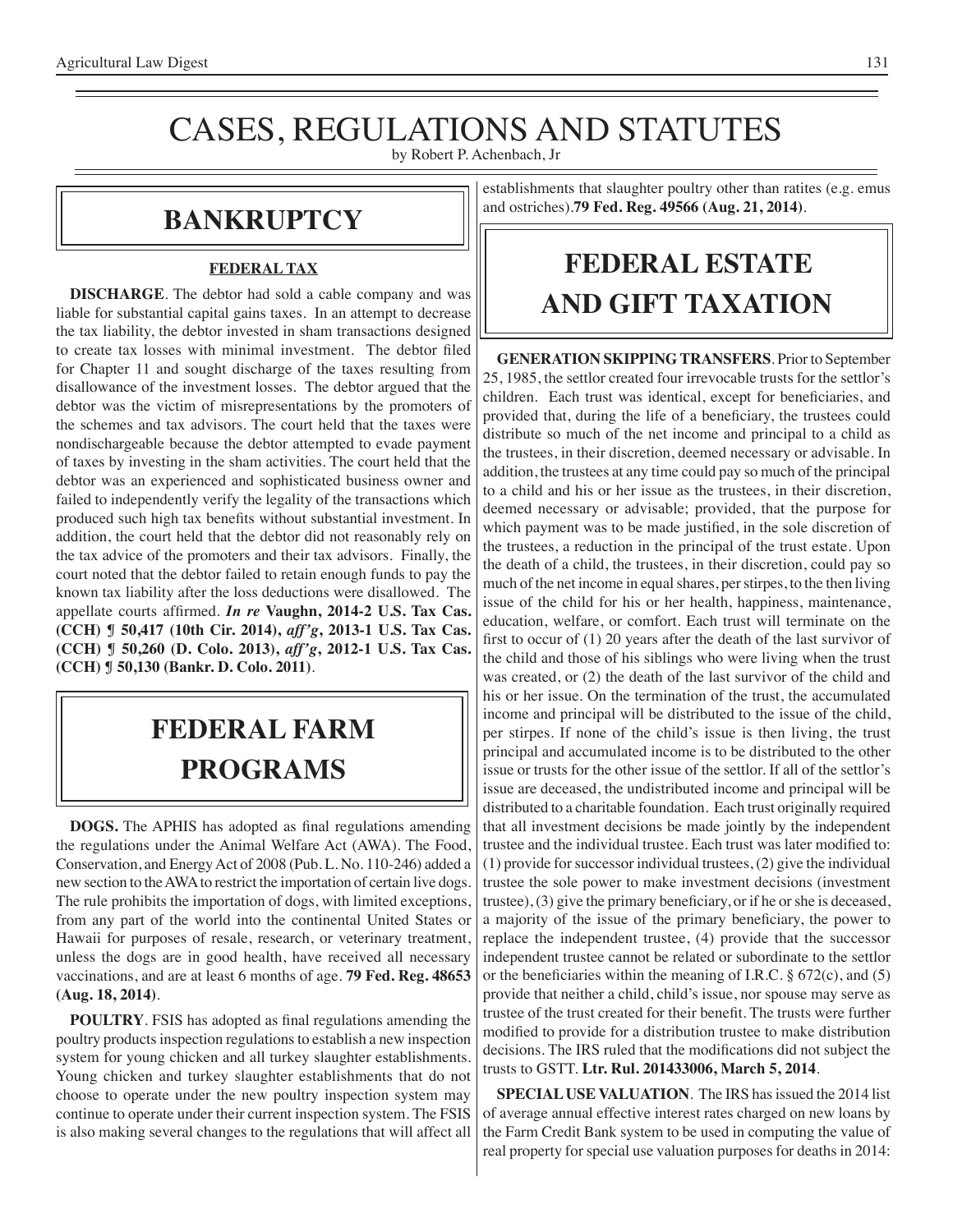| District                            | 2014 Interest Rate                                  |  |  |  |
|-------------------------------------|-----------------------------------------------------|--|--|--|
| AgFirst, FCB                        | 5.29                                                |  |  |  |
|                                     | AgriBank, FCB<br>4.71                               |  |  |  |
| CoBank, FCB                         | 4.31                                                |  |  |  |
| Texas, FCB                          | 4.82                                                |  |  |  |
| District                            | <b>States</b>                                       |  |  |  |
| AgFirst                             | Delaware, District of Columbia, Florida, Georgia,   |  |  |  |
|                                     | Maryland, North Carolina, Pennsylvania,             |  |  |  |
|                                     | South Carolina, Virginia, West Virginia             |  |  |  |
| <b>AgriBank</b>                     | Arkansas, Illinois, Indiana, Iowa, Kentucky,        |  |  |  |
|                                     | Michigan, Minnesota, Missouri, Nebraska, North      |  |  |  |
|                                     | Dakota, Ohio, South Dakota, Tennessee, Wisconsin,   |  |  |  |
|                                     | Wyoming                                             |  |  |  |
| <b>CoBank</b>                       | Alaska, Arizona, California, Colorado, Connecticut, |  |  |  |
|                                     | Hawaii, Idaho, Kansas, Maine, Massachusetts,        |  |  |  |
|                                     | Montana, New Hampshire, New Jersey, New Mexico,     |  |  |  |
|                                     | New York, Nevada, Oklahoma, Oregon, Rhode Island,   |  |  |  |
|                                     | Utah, Vermont, Washington                           |  |  |  |
| <b>Texas</b>                        | Alabama, Louisiana, Mississippi, Texas              |  |  |  |
| Rev. Rul. 2014-21, 2014-2 C.B. 381. |                                                     |  |  |  |

**TRANSFEREE LIABILITY**. The decedent's estate included publicly-traded stock owned jointly with three heirs. One heir took responsibility for filing the federal estate tax return, included the value of all the stock in the estate and personally paid just over one-third of the tax due. The IRS assessed the full taxes against the estate and filed suit to recover the unpaid taxes, interest and penalties from the three heirs. Two of the heirs challenged the IRS motion for summary judgment against them, alleging various errors in the collection and assessments. The court held that, because the estate tax was not assessed against the heirs personally or as representatives of the estate, they had no ability to challenge the assessments as third parties. However, the amount owed by the heir who had paid a portion of the estate tax was reduced by that amount. **United States v. Cowles-Reed, 2014-2 U.S. Tax Cas. (CCH) ¶ 60,682 (9th Cir. 2014)**.

### **federal income TAXATION**

**ACCOUNTING METHOD**. The IRS has issued a revenue procedure which provides the exclusive procedures by which a taxpayer obtains the consent of the Commissioner under I.R.C. § 446(e) to make certain changes within the retail inventory method to comply with final regulations under Treas. Reg. § 1.471-8. On August 15, 2014, the IRS adopted as final regulations under Treas. Reg. § 1.471-8 clarifying a taxpayer's treatment of certain salesbased vendor allowances, margin protection payments, permanent markups and markdowns, and temporary markups and markdowns when determining the cost complement. The final regulations apply to taxable years beginning after December 31, 2014. The final regulations clarify that a taxpayer using the retail inventory method may not reduce the numerator of the cost complement by the amount of an allowance, discount, or price rebate that, under Treas. Reg. § 1.471-3(e), must reduce only cost of goods sold. The final regulations provide that a taxpayer using retail lowerof-cost-or-market (LCM) generally may not reduce the numerator of the cost complement by the amount of an allowance, discount, or price rebate that is related to or intended to compensate for a reduction in the taxpayer's retail selling price of inventory (a margin protection payment). The final regulations clarify that a taxpayer using the retail inventory method generally must adjust the denominator of the cost complement for all permanent markups and markdowns, but may not reduce the denominator for temporary markups or markdowns. A taxpayer using retail LCM, however, generally does not adjust the denominator of the cost complement for markdowns. The final regulations provide an alternative method for a taxpayer using retail LCM to compute the cost complement by reducing the numerator by the amount of margin protection payments if the taxpayer also reduces the denominator of the cost complement by the amount of the reductions in retail selling price to which the margin protection payments relate (related markdowns). The final regulations provide a second alternative method for a taxpayer using retail LCM to account for margin protection payments when computing the cost complement. Under this method, a taxpayer that is able to determine the amount of its margin protection payments but cannot determine the amount of the related markdowns may compute the cost complement by reducing the numerator by the amount of margin protection payments and adjusting the denominator by the amount that, in conjunction with the reduction of the numerator, maintains what would have been the cost complement percentage before taking into account the margin protection payments and related markdowns. **Rev. Proc. 2014-48, 2014-2 C.B. 527**.

**ASSESSMENTS**. The taxpayers owned shares of a limited partnership and an S corporation. The entities reported capital gains from the sale of investments which were passed through to the taxpayers and reported on 2006 and 2007 federal tax returns. In 2012, the IRS assessed additional taxes based on unreported income. The taxpayers challenged the assessments as untimely made. Under the general rule set forth in I.R.C. § 6501(a), the IRS must assess a tax or send a notice of deficiency within three years after a return is filed. The limitations period extends to six years under I.R.C.  $\S$  6501(e)(1) "[i]f the taxpayer omits from gross income an amount properly includible therein and \* \* \* such amount is in excess of 25 percent of the amount of gross income stated in the return". The IRS issued the notice of deficiency here more than three years but less than six years after petitioners filed their 2006 and 2007 returns. The taxpayers argued that the gross income they stated in their returns should include the amounts realized that they reported from the sale of investment assets. The IRS argued that gross income should include only the gain they reported from those sales, i.e., amounts realized less bases of assets sold. The court held for the IRS, that, although all the income realized in the sales was reported, only the taxable gain from the sales was included in gross income reported, for purposes of the statute of limitations. **Barkett v. Comm'r, 143 T.C. No. 6 (2014)**.

**BUSINESS EXPENSES**. The taxpayer owned and operated a travel agency and claimed business expense deductions on Schedule C for car and truck expenses of \$18,780 derived largely from 28,600 business miles reported as driven primarily by the taxpayer, \$1,200 for cellular telephones, \$100 for training, and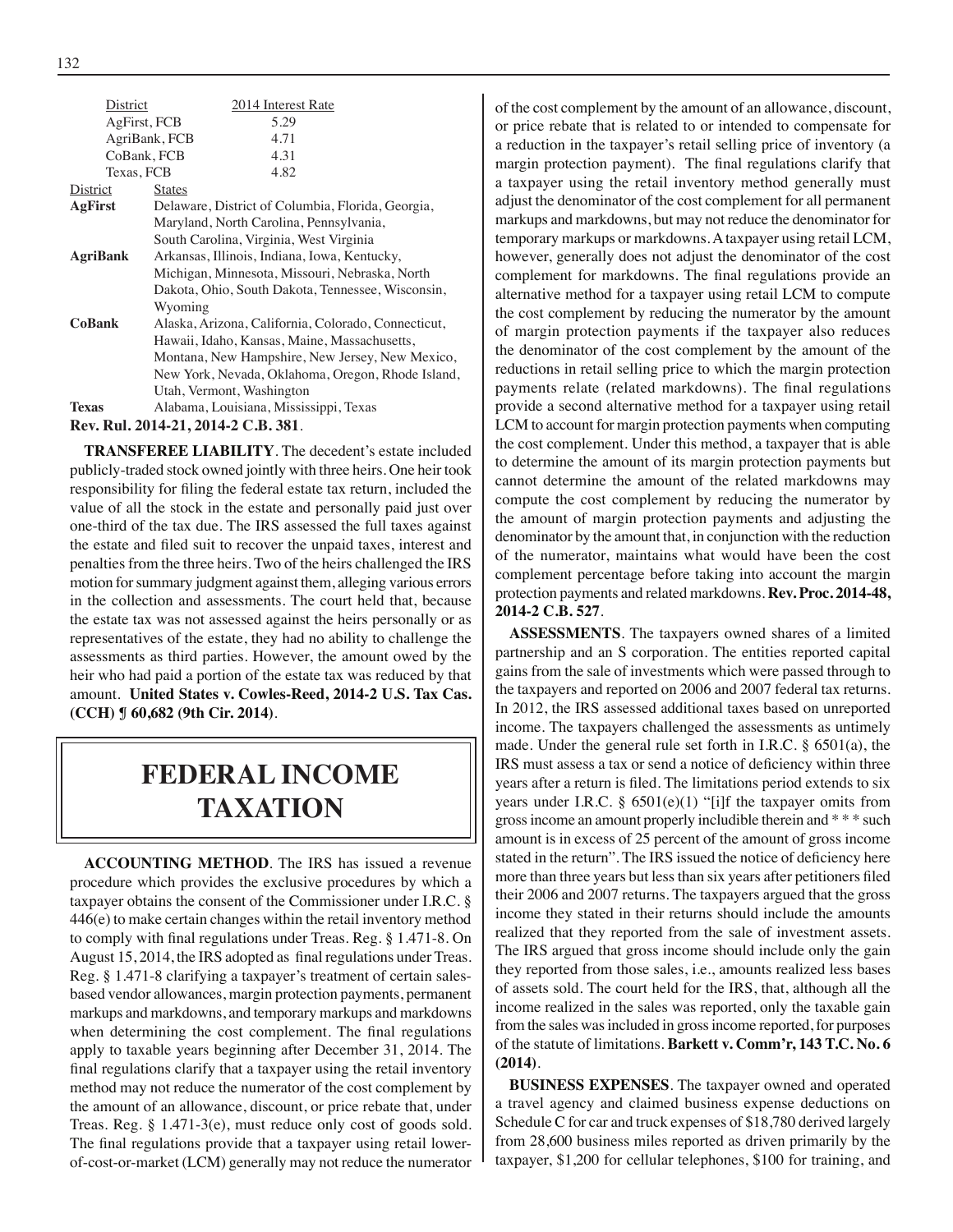\$1,500 for shipping. The IRS disallowed the mileage and cell phone deductions. The taxpayer did not testify at trial and produced only a printout of a Google calendar for the tax year which the court found to be inadequate in that it showed entries for only a few dates with inadequate descriptions of the travel and the mileage listed did not match the Schedule C mileage figure. The taxpayer provided no evidence to support the cell phone deduction. Although the court acknowledged that a business would reasonably have auto and phone expenses, the court held that the deductions were not allowed under I.R.C. § 274(d) without sufficient evidence to corroborate the business nature of the expenses because automobiles and phones are listed property under I.R.C. § 280F. **Ball v. Comm'r, T.C. Summary Op. 2014-83**.

**CAPITAL EXPENSES**. The IRS has adopted as final regulations that provide guidance on the application of I.R.C. §§ 162(a) and 263(a) to amounts paid to acquire, produce, or improve tangible property. The regulations clarify and expand the standards in the current regulations under I.R.C. §§ 162(a) and 263(a) and provide certain bright-line tests (for example, a *de minimis* rule for certain acquisitions) for applying these standards. The regulations also provide guidance under I.R.C. § 168 regarding the accounting for, and dispositions of, property subject to I.R.C. § 168. The final regulations provide rules for determining gain or loss upon the disposition of MACRS property, determining the asset disposed of, and accounting for partial dispositions of MACRS property. The regulations also amend the general asset account regulations. **79 Fed. Reg. 48661 (Aug. 18, 2014)**.

**DEPRECIATION**. The taxpayer was an S corporation with several QSub subsidiaries. The taxpayer intended to elect out of additional first year depreciation under I.R.C. § 168(k) for all classes of qualified property placed in service during the taxable year. However, the taxpayer failed to attach the election statement not to claim the additional first year depreciation deduction for such property to its Form 1120S for the taxable year, as required by Treas. Reg. § 1.168(k)-1(e)(3)(ii). The IRS granted an extension of time to file an amended return with the statement attached to elect out of the additional first year depreciation. **Ltr. Rul. 201434017, May 9, 2014**.

**DISASTER LOSSES**. On August 13, 2014, the President determined that certain areas in Tennessee are eligible for assistance from the government under the Disaster Relief and Emergency Assistance Act (42 U.S.C. § 5121) as a result of severe storms, tornadoes, straight-line winds, and flooding which began on June 5, 2014. **FEMA-4189-DR**. On August 5, 2014, the President determined that certain areas in Iowa are eligible for assistance from the government under the Act as a result of severe storms, tornadoes, straight-line winds and flooding which began on June 26, 2014. **FEMA-4187-DR.** On August 11, 2014, the President determined that certain areas in Washington are eligible for assistance from the government under the Act as a result of wildfires which began on July 9, 2014. **FEMA-4188-DR.**  Accordingly, taxpayers in the areas may deduct the losses on their 2013 federal income tax returns. See I.R.C. § 165(i).

**FIRST TIME HOMEBUYER CREDIT**. In 2005, the taxpayer lived with a daughter in Kansas and accepted employment with a company in California. In 2007 the taxpayer purchased a fifthwheel camper which was used as the taxpayer's residence during the employment in California. In 2009, while still employed in California, the taxpayer started contruction of a home in Kansas. The taxpayer moved into the home in November 2009 and used it as the principal residence. The taxpayer claimed the first time homebuyer credit for the new home but the credit was denied by the IRS because the taxpayer owned and used the trailer as a residence within three years of the purchase of the new home. The court held that the trailer, under California law, was personal property because the trailer was not affixed to the land or otherwise permanently located. Therefore, the trailer could not be a principal residence under Treas. Reg. § 1.121-1(b)(1) or I.R.C. § 36. The court held that the taxpayer qualified for the first time homebuyer credit for 2009 because the taxpayer had no ownership interest in a principal residence within the three years prior to acquiring the new residence. **Oxford v. Comm'r, T.C. Summary Op. 2014-80**.

**HEALTH INSURANCE**. The IRS has published information for newlyweds to review their health insurance after marriage. This is particularly important if either taxpayer received premium assistance through advance payments of the premium tax credit through a Health Insurance Marketplace. If the taxpayer, spouse or a dependent gets health insurance coverage through the Marketplace, the taxpayer needs to let the Marketplace know the taxpayer got married. Informing the Marketplace about changes in circumstances, such as marriage or divorce, allows the Marketplace to help make sure taxpayers have the right coverage for the taxpayer's family and adjust the amount of advance credit payments that the government sends to the health insurer. Reporting the changes will help the taxpayer and spouse avoid having too much or not enough premium assistance paid to reduce the monthly health insurance premiums. Getting too much premium assistance means a taxpayer may owe additional money or get a smaller refund when the taxpayer files tax returns. Getting too little could mean missing out on monthly premium assistance that the taxpayers deserve. Taxpayers should also check whether getting married affects the taxpayer's, the taxpayer's spouse's, or their dependents' eligibility for coverage through the taxpayer's employer or the spouse's employer, because that will affect eligibility for the premium tax credit. Other changes in circumstances that should be reported to the Marketplace include: the birth or adoption of a child, divorce, getting or losing a job, moving to a new address, gaining or losing eligibility for employer or government sponsored health care coverage, and any other changes that might affect family composition, family size, income or the taxpayer's enrollment. In addition, certain life events – like marriage – give a taxpayer and new spouse the opportunity to sign up for health care during a special enrollment period. That means that if one or both is uninsured, the taxpayers may be able to get coverage now. In most cases, the special enrollment period for Marketplace coverage is open for 60 days from the date of the life event. See IRS Publication 5152 for more information about reporting changes in circumstances to the Marketplace. **Health Care Tax Tip 2014-16**.

In response to *Burwell v. Hobby Lobby Stores, Inc., 2014-2 U.S. Tax Cas. (CCH) ¶ 50,341 (S. Ct. 2014)*, the IRS has issued proposed regulations under which a closely held for-profit entity that has a religious objection to providing health insurance coverage for some or all of the contraceptive services otherwise required to be covered would be considered an employer eligible for a religious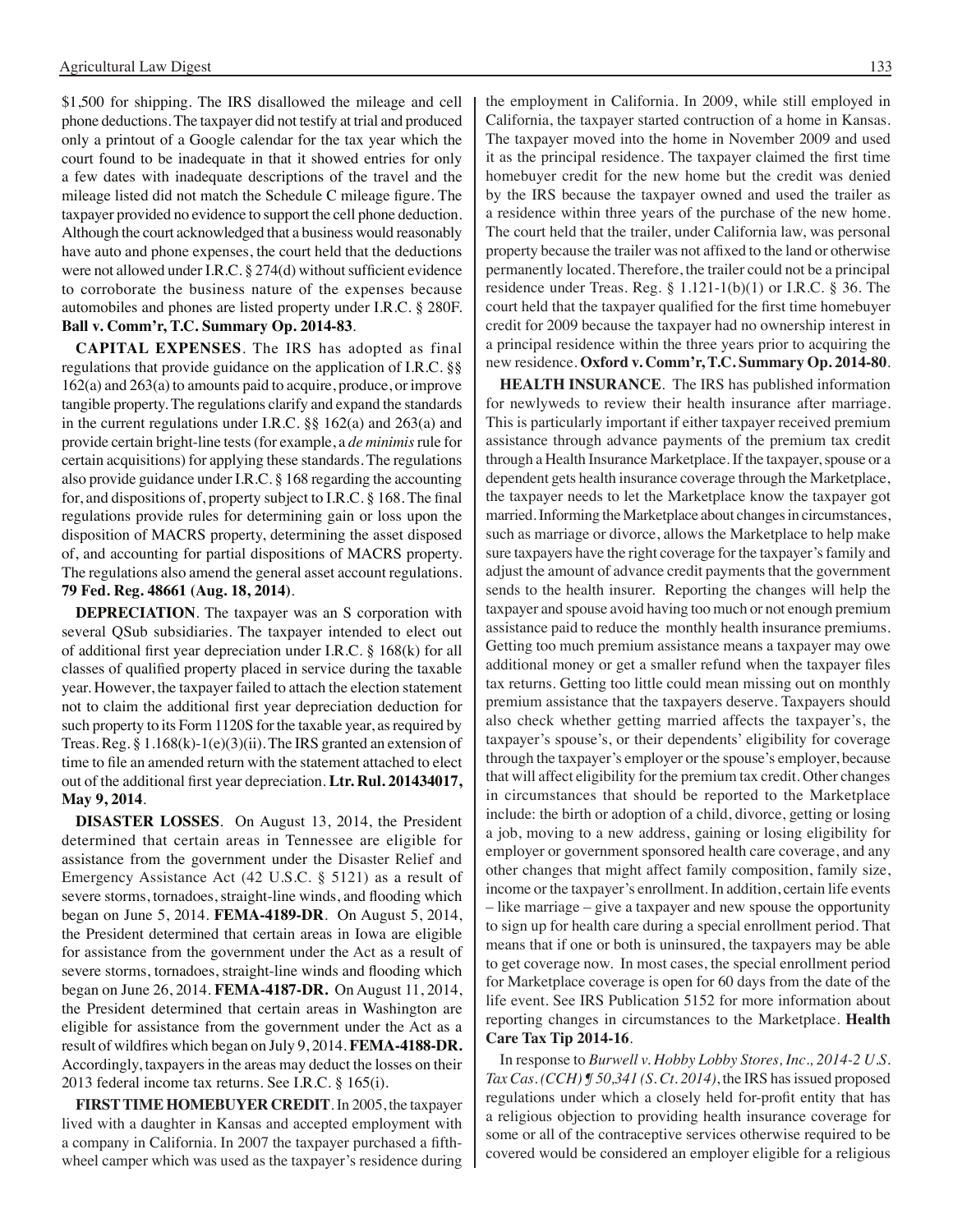accommodation. The proposed regulations would require that the qualifying closely held for-profit entity's objection, based on its owners' sincerely held religious beliefs, to covering some or all of the contraceptive services otherwise required to be covered, be made in accordance with the entity's applicable rules of governance as provided by state corporate law. The proposed regulations provide two definitions of qualifying entities. Under the first proposed approach, a qualifying closely held for-profit entity would be an entity where none of the ownership interests in the entity is publicly traded and where the entity has fewer than a specified number of shareholders or owners. Under a second, alternative approach, a qualifying closely held entity would be a for-profit entity in which the ownership interests are not publicly traded, and in which a specified fraction of the ownership interest is concentrated in a limited and specified number of owners. In addition, in response to a Supreme Court interim order, *134 S. Ct. 2806 (2014)*, in the appeal of *Wheaton College v. Burwell, 2014 U.S. App. LEXIS 12706 (7th Cir. 2014),* the IRS has issued interim final regulations which provide an alternative process for organizations eligible for the religious employer accommodation to notify the HHS in writing of its religious objection to coverage of all or a subset of contraceptive services. A model notice to HHS that eligible organizations may, but are not required to, use is available at: http://www.cms.gov/cciio/resources/Regulationsand-Guidance/index.html#Prevention. **79 Fed. Reg. 51092 (Aug. 27, 2014)**.

**INCOME**. The taxpayer received a free airline ticket by redeeming points earned from a checking account. The bank reported the fair market value of the ticket as other income on Form 1099-MISC. The taxpayer denied receiving the ticket, but evidence from the bank showed the ticket redemption and the fair market value. The court held that the fair market value of the airline ticket redeemed for points received from the opening of the bank account was taxable income to the taxpayer. The court distinguished this airline ticket award from the frequent flyer miles awarded for air travel which are not taxable. See *Ann. 2002-18, 2002-1 C.B. 621*. In this case, the points and resulting ticket, were in the nature of interest paid for the creation of the bank account and were taxable. **Shankar v. Commissioner, 143 T.C. No. 5 (2014)**.

**INNOCENT SPOUSE RELIEF**. In 2003 the taxpayer made a withdrawal from an IRA. The distribution was included as taxable income on the taxpayer and former spouse's joint tax return for 2003 but the tax due was not paid. The couple were later divorced and the divorce decree provided that each taxpayer was liable for one-half of the tax due for 2003. The taxpayer completed and filed Form 8857, *Request for Innocent Spouse Relief*, and in an attachment to the request for relief, the taxpayer claimed to have already paid more than half of the IRS debt and innocent spouse relief for the other half of the taxes as provided by the divorce decree. The IRS allowed only a portion of the request but denied relief for the taxes resulting from the distribution from the taxpayer's IRA. The court found that the taxpayer failed to show that the taxpayer had no knowledge that the funds withheld from the distribution were being spent by the former spouse and would not be used to pay the taxes, therefore, innocent spouse relief was properly denied by the IRS. **Hammernik v. Comm'r,** 

#### **T.C. Memo. 2014-170**.

**IRA**. The taxpayer owned an IRA and had begun receiving substantially equal payments. The taxpayer divorced and the divorce judgment required one-half of the IRA balance to be distributed to an IRA owned by the former spouse. The IRS ruled that the distribution of one-half of the IRA to the former spouse's IRA was not considered to be a distribution, as provided in Treas.  $1.408-4(g)(1)$ , was not a taxable distribution and was not subject to tax as a modification of the substantially equal payments under I.R.C. § 72(t)(4). **Ltr. Rul. 201434030, May 29, 2014**.

#### **PARTNERSHIPS**.

ELECTION TO ADJUST BASIS. The taxpayer was a limited partnership which elected to be taxed as a partnership. One of the partners died and the decedent's interests in the partnership were transferred by will to two trusts. The taxpayer's tax advisor did not advise the taxpayer of the availability of an election, under I.R.C. § 754, to adjust the partnership's basis in partnership property because of the partner's death and failed to prepare the tax return with the election. The IRS granted the taxpayer an extension of time to file an amended return with the election. **Ltr. Rul. 201433010, Dec. 11, 2013)**.

**PASSIVE ACTIVITY LOSSES**. The taxpayers, husband and wife, owned nine rental properties which the taxpayers elected to treat as a single rental real estate activity. The taxpayers claimed deductions for the losses from the rental activity, arguing that the husband qualified as a real estate professional. In preparation of an audit of the tax returns, the husband prepared a spreadsheet of the time spent on the activity and as employed by a telephone company. The taxpayer also presented testimony of other employees of the telephone company as to the number of hours the taxpayer worked; however, the employees were not so employed in the tax years involved. In general, the court held that the taxpayer failed to provide written contemporaneous evidence of the time spent on the rental activity and time spent employed; therefore, the taxpayer failed to prove that the taxpayer spent more time on the rental activity than performing services for the telephone company. Thus, the court held that the taxpayer did not qualify as a real estate professional under I.R.C. § 469(c) and could not deduct the losses. The court also held that the rental activity spreadsheets were insufficient to prove that the taxpayer spent mor ethan 750 hours in a year on the activity. **Graham v. Comm'r, T.C. Summary Op. 2014-79**.

**PENALTIES**. The taxpayers, husband and wife, owned an LLC which invested in a Euro put option and transferred it to a charity. The taxpayers claimed over \$3 million in losses passed through from the LLC from the transaction. The taxpayers had retained a law firm to write an opinion letter as to the tax treatment of the transaction; however, although the letter generally indicated that the tax treatment would be upheld by a court, the letter was contingent on certain actions by the taxpayers which they did not perform. The taxpayer hired an estate tax attorney and accountant to prepare their tax return claiming the losses but the professionals had little experience with such transactions. The court held that the I.R.C. § 6662(a) accuracy penalty was properly assessed because the taxpayer failed to show reasonable reliance on the opinion letter or the expertise of the tax return preparers. **Wright v. Comm'r, T.C. Memo. 2014-175**.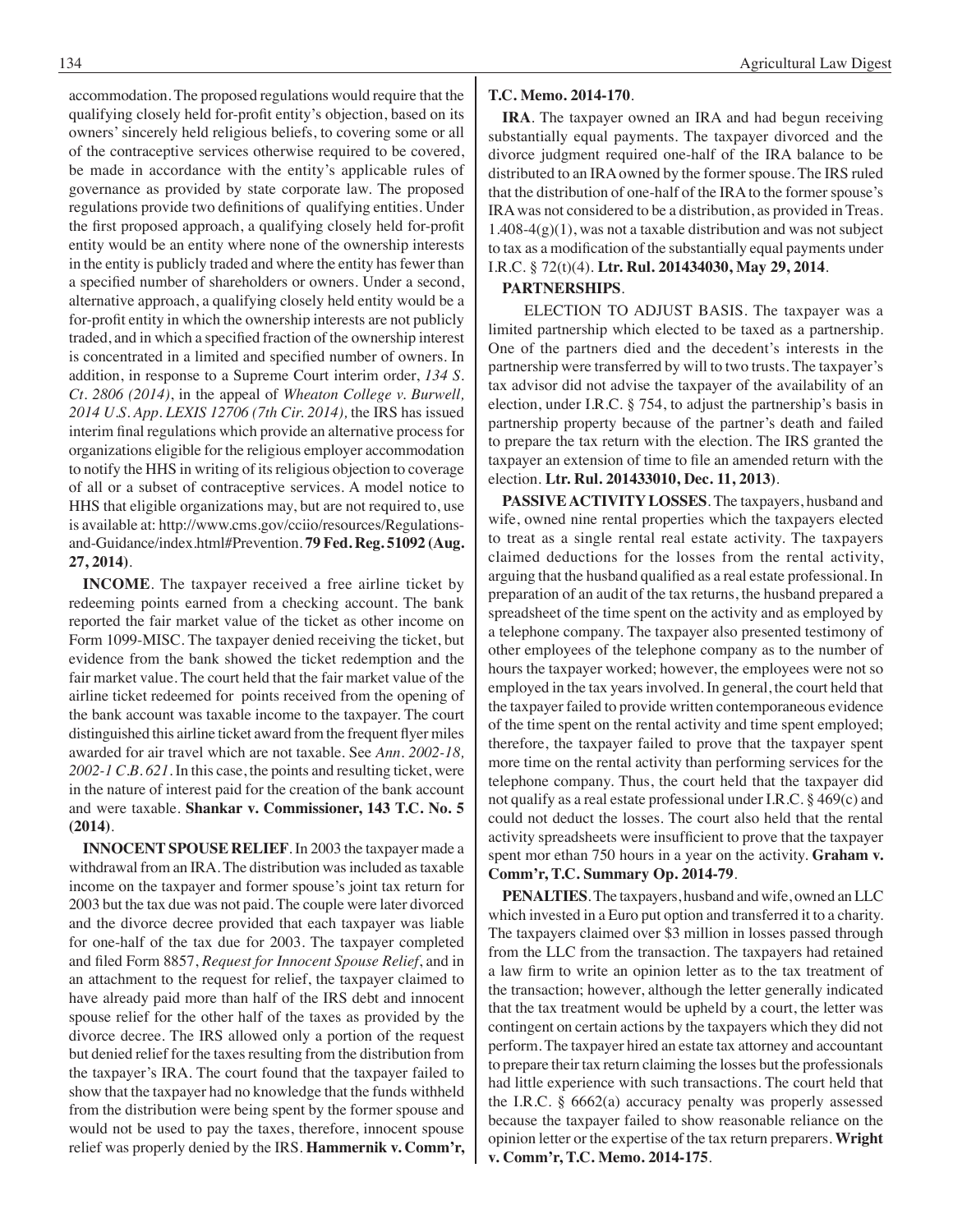**RENT DEDUCTIONS**. During the tax years 2009, 2010 and 2011, the taxpayer was employed as a merchant marine in the Military Sealift Command and spent many months each year at sea. In 1992, the taxpayer purchased a house in California but during the tax years involved, the taxpayer used a brother's address on tax returns. During the tax years, the taxpayer's house was rented to a friend but the record was sparse and unclear as to the amount of rent paid, whether the rent matched the fair market rental value of the house and whether any attempts were made to collect unpaid rent. The taxpayer claimed deduction for losses on the rental property on Schedule E resulting from mortgage interest and taxes. The court found that the taxpayer failed to prove that the taxpayer did not use the house as the taxpayer's residence when the taxpayer was not at sea. In addition, the court found that the taxpayer rented the house for less than fair market value, also indicating that the house was for personal use and not for a business. Thus, the court held that the taxpayer was not entitled to mortgage payments and taxes as business deductions but could only claim such expenses as personal deductions. **Hunter v. Commissioner, T.C. Memo. 2014-164**.

#### **Safe Harbor interest rates September 2014**

|                                             |      | Annual Semi-annual Quarterly Monthly |      |      |
|---------------------------------------------|------|--------------------------------------|------|------|
|                                             |      | <b>Short-term</b>                    |      |      |
| <b>AFR</b>                                  | 0.36 | 0.36                                 | 0.36 | 0.36 |
| 110 percent AFR                             | 0.40 | 0.40                                 | 0.40 | 0.40 |
| 120 percent AFR                             | 0.43 | 0.43                                 | 0.43 | 0.43 |
|                                             |      | Mid-term                             |      |      |
| <b>AFR</b>                                  | 1.86 | 1.85                                 | 1.85 | 1.84 |
| 110 percent AFR                             | 2.05 | 2.04                                 | 2.03 | 2.03 |
| 120 percent AFR                             | 2.23 | 2.22                                 | 2.21 | 2.21 |
|                                             |      | Long-term                            |      |      |
| <b>AFR</b>                                  | 2.97 | 2.95                                 | 2.94 | 2.93 |
| 110 percent AFR                             | 3.28 | 3.25                                 | 3.24 | 3.23 |
| 120 percent AFR                             | 3.57 | 3.54                                 | 3.52 | 3.51 |
| $D_{\alpha x}$ , $D_{\alpha 1}$ , $2014.22$ | D D  | 2014.27                              |      |      |

**Rev. Rul. 2014-22, I.R.B. 2014-37**.

#### **S CORPORATIONS**

PASSIVE ACTIVITY LOSSES. The taxpayers, husband and wife, claimed nonpassive losses from two S corporations in the plastic recycling business. One corporation developed raw products from recycled plastics and the other company manufactured building products from the raw materials. The taxpayers' son was brought into the companies, day-to-day management was turned over to the son and the taxpayers moved to Florida. The facts demonstrated that the husband had to make three trips to the companies' industrial facility in Louisiana, during which he assured the employees that operations would continue. The husband also redoubled his research and development efforts to help the companies recover from the financial downturn in 2008. During this time the husband invented a new technique for fireproofing polyethylene partitions, and he developed a method for treating plastics that would allow them to destroy common viruses and bacteria on contact. In addition to his research efforts, the husband ensured the companies' financial viability by securing a new line of credit. The court found that, without the husband's involvement in the companies, they likely would not have survived. thus, the court found that the husband materially participated in both companies in the tax years involved and the losses passed through to the taxpayers were nonpassive. The court noted that, because the taxpayers filed joint returns, the material participation of the husband was attributable to the wife. **Wade v. Comm'r, T.C. Memo. 2014-169**.

SHAREHOLDER BASIS. The taxpayer was an ophthalmologist and sole shareholder of an S corporation which provided ophthalmology services. The taxpayer claimed nonpassive losses from the corporation which were denied to the extent they exceeded the taxpayer's basis in the corporation. The taxpayer argued that two checks were deposited in the S corporation's bank account which were loans to the corporation and which increased the taxpayer's basis in the corporation. However, the court held that the amounts did not increase the taxpayer's basis because the taxpayer failed to provide evidence that the checks were loans to the corporation. **Hall v. Comm'r, T.C. Memo. 2014-171**.

**STRADDLES**. The IRS has adopted as final regulations relating to the application of the straddle rules to a debt instrument. The temporary regulations clarify that a taxpayer's obligation under a debt instrument can be a position in personal property that is part of a straddle. The temporary regulations primarily affect taxpayers that issue debt instruments that provide for one or more payments that reference the value of personal property or a position in personal property. **79 Fed. Reg. 51090 (Sept. 5, 2013)**.

### **in the news**

**MARIJUANA**. As reported in the Whidbey News-Times, a company had applied for a recreational marijuana-based businesses permit on Whidbey Island, Washington, but withdrew its application after it was discovered that a portion of the property at issue is encumbered by a conservation easement that was funded in part by the federal government. The executive director of the Whidbey Camano Land Trust, which holds the easement, notified the company that the terms of the easement would not allow them to do something that is in violation of federal law. **Hansen, "Coupeville Marijuana Business Pulls Permit Application," Whidbey News-Times, Aug. 23, 2014, http:// www.whidbeynewstimes.com/news/272360831.html#**

### **Agricultural tax seminars**

#### **by Neil E. Harl**

On the back cover, we list the agricultural tax seminars coming up in the late summer of 2014. Here are the cities and dates for the other seminars this fall:

 **October 2-3, 2014,** Holiday Inn, Rock Island, IL  **October 6-7, 2014** -Best Western Hotel, Clear Lake, IA  **October 13-14, 2014 -** Ramada Hotel, Hutchinson, KS  **November 24-25, 2014** - Adams State Univ., Alamosa, CO Each seminar will be structured the same as the seminars listed on the back cover of this issue. More information will be posted on www.agrilawpress.com and in future issues of the *Digest*.